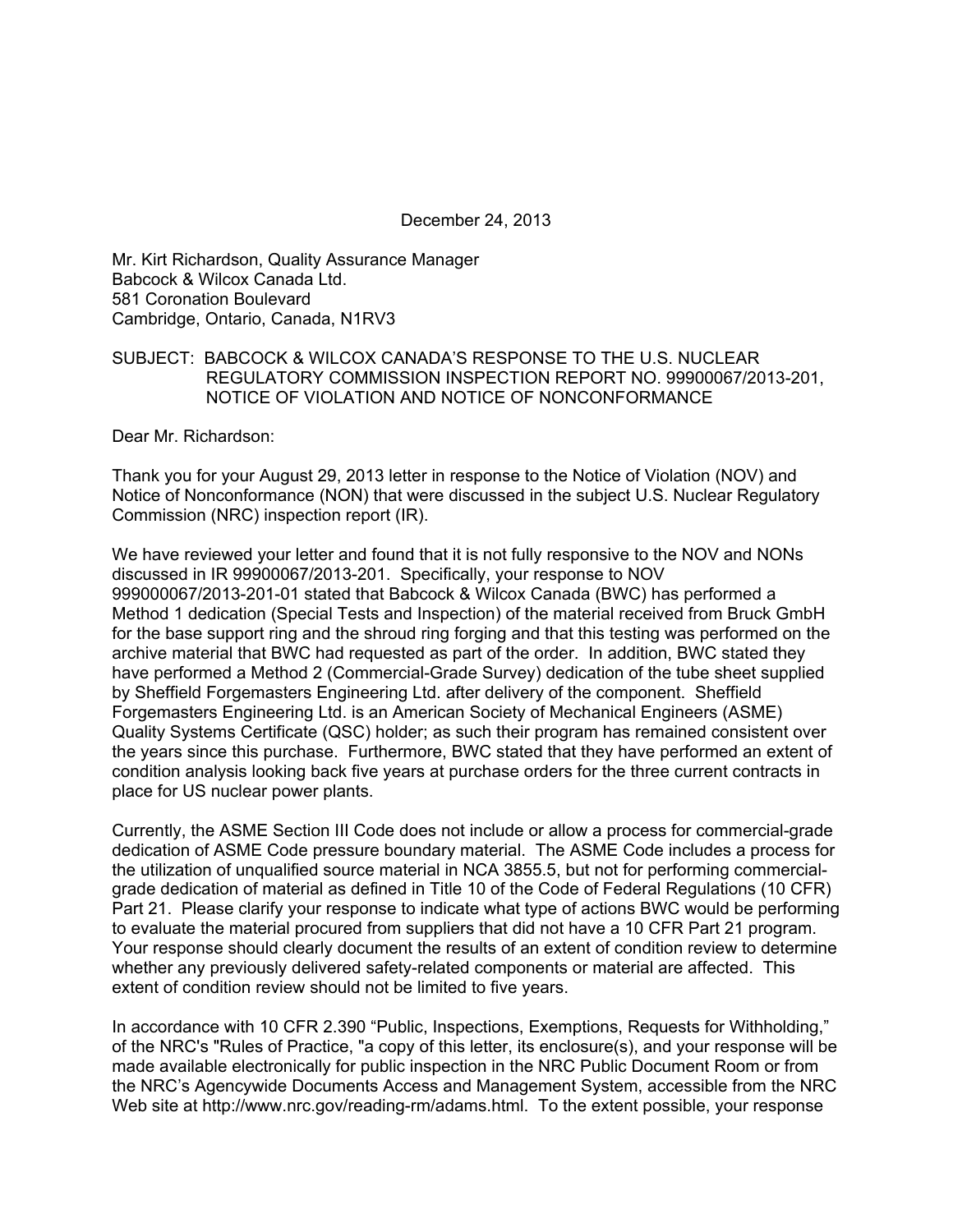# K. Richardson **- 2 -** 2 -

should not include any personal privacy, proprietary, or safeguards information so that it can be made available to the Public without redaction. If personal privacy or proprietary information is necessary to provide an acceptable response, then please provide a bracketed copy of your response that identifies the information that should be protected and a redacted copy of your response that deletes such information. If you request that such material is withheld from public disclosure, you must specifically identify the portions of your response that you seek to have withheld and provide in detail the bases for your claim (e.g., explain why the disclosure of information will create an unwarranted invasion of personal privacy or provide the information required by 10 CFR 2.390(b) to support a request for withholding confidential commercial or financial information). If safeguards information is necessary to provide an acceptable response, please provide the level of protection described in 10 CFR 73.21 "Protection of Safeguards Information: Performance Requirements."

Please contact Mr. Yamir Diaz-Castillo at (301) 415-2228 or via electronic mail at Yamir.Diaz-Castillo@nrc.gov, if you have any questions or need assistance regarding this matter.

Sincerely,

## */RA/*

Edward H. Roach, Chief Mechanical Vendor Inspection Branch Division of Construction Inspection and Operational Programs Office of New Reactors

Docket No.: 99900067